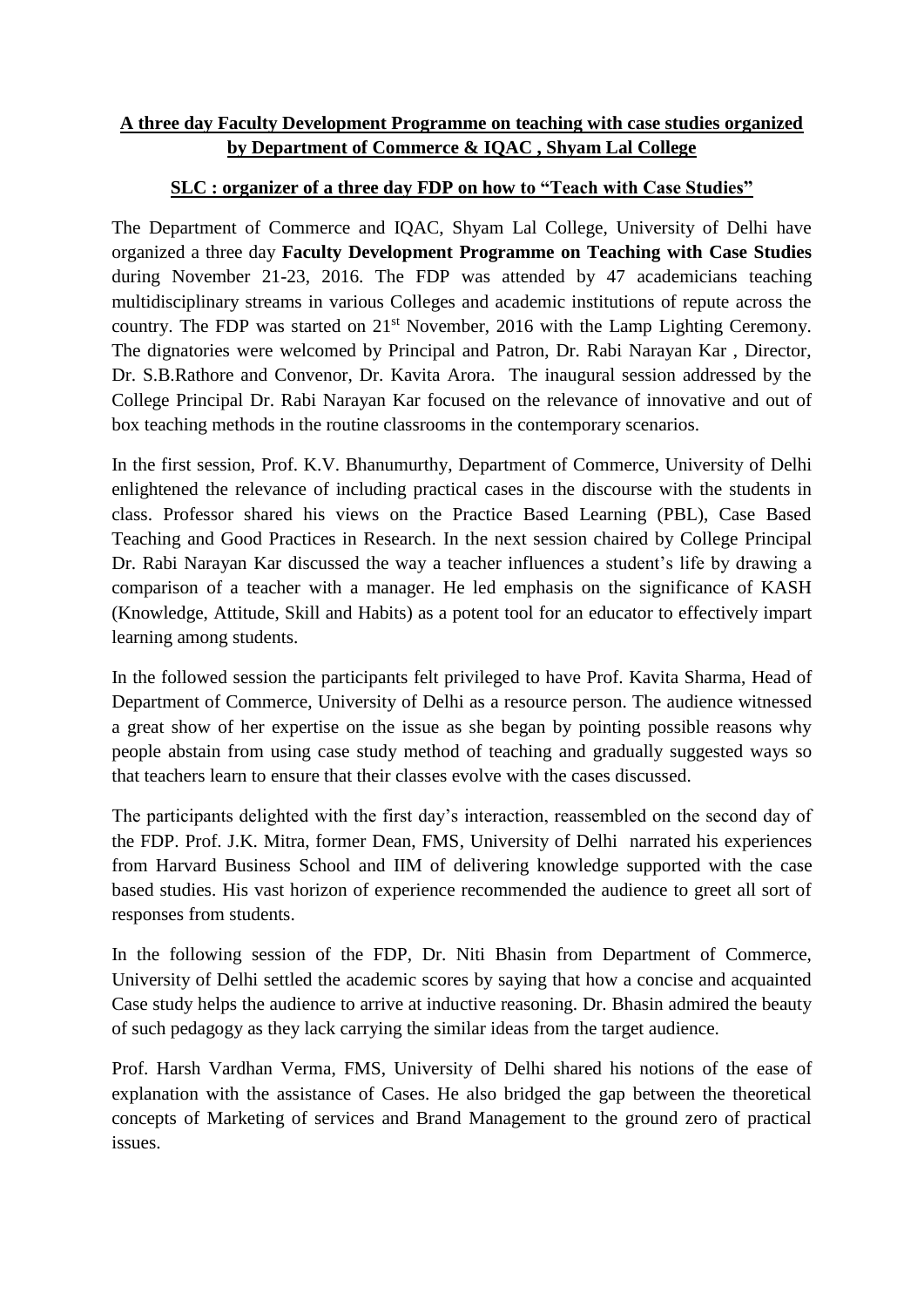Prof. N.K. Kakkar, MAIMS maintained the discussion vibrant on the final day of FDP. He insisted the participants to keep the conversation of Case studies as multidisciplinary in the initial phase and then later on filter out the concepts to be discussed in the class.

All the sessions in FDP had a vibrant two way discussion with an equally participative audience. The valedictory session of the FDP has given a chance to fellow faculty members to thank the College for providing this learning arena. The report of FDP was presented by Convenor, Dr. Kavita Arora. This was followed by a vote of thanks presented by Director, Dr. S.B. Rathore and Coordinator-IQAC, Dr. Alka Sharma. The participation certificates were distributed to all the participants.